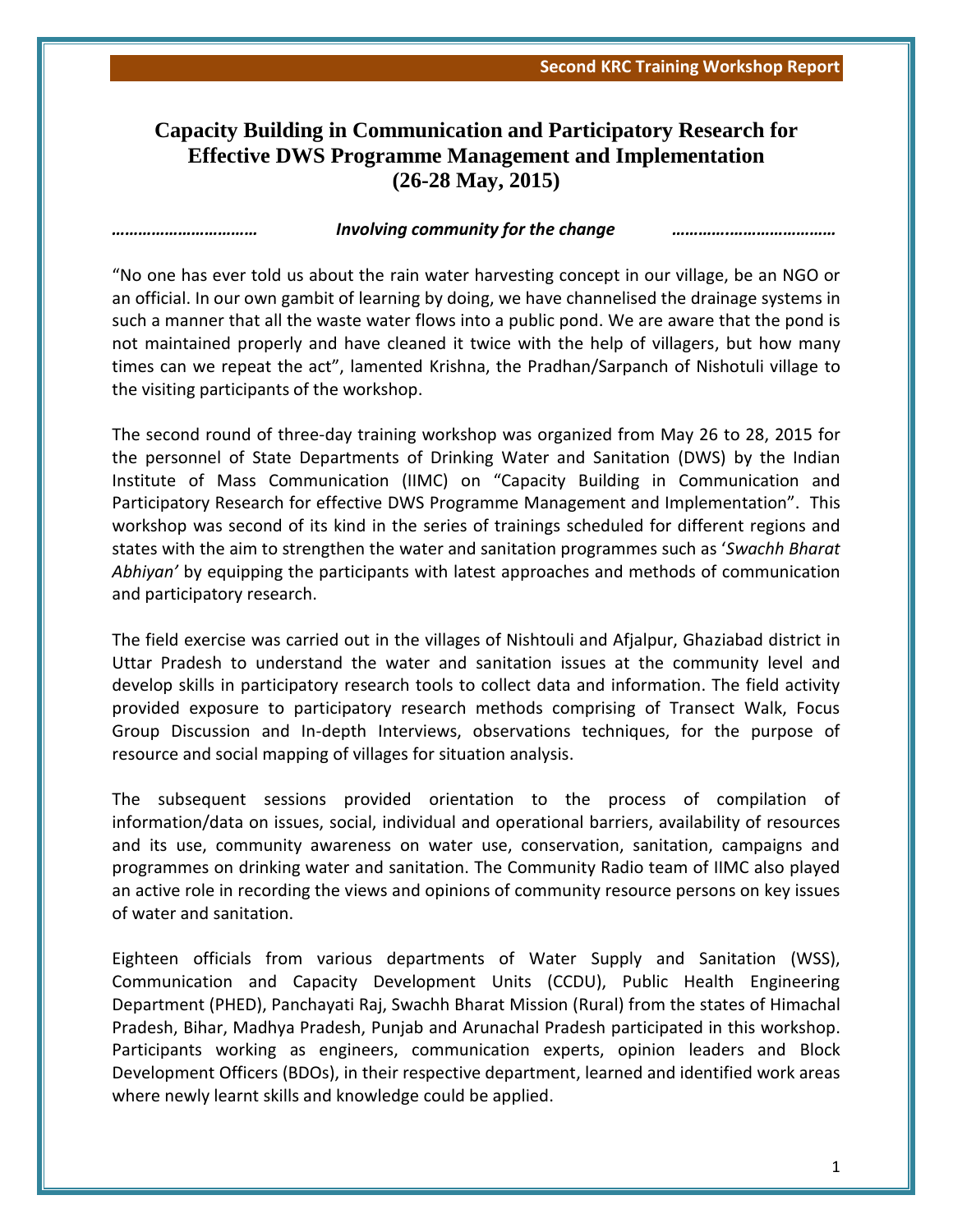Resource persons with vast experience of communication and research conducted the sessions, which included; Prof Pradeep Krishanatrai, Dr Sanjeev Kumar, Mr Ashish/Mr Nikhil, Prof Gita Bamezai and Dr Anubhuthi Yadav. The aim of the training sessions was to share and discuss the appropriate approaches to bring about behavioral change in the community by engaging and mobilizing them in the process of development. The training team comprised of Mr B N Ambade, Ms Anupriya Roy, Mr Manoj Varghese, Mr Rajesh Mishra, Dr Prakash Sahoo, Ms Shashi Chetri, Ms Manushi, Mr Jairaj and Mr Sanjay.

Inaugurating the workshop, Mr Anurag Mishra, Officer on Special Duty, IIMC briefed about the functioning of the Institute. Prof Gita Bamezai delivered the key note address and briefed about the programme schedule, workshop objectives and outcomes. In the concluding session, Mr Sunit Tandon, Director General, IIMC encouraged the members to link up their participatory research work with the process of development in their respective areas. The workshop



concluded with the distribution of certificates to all participants.